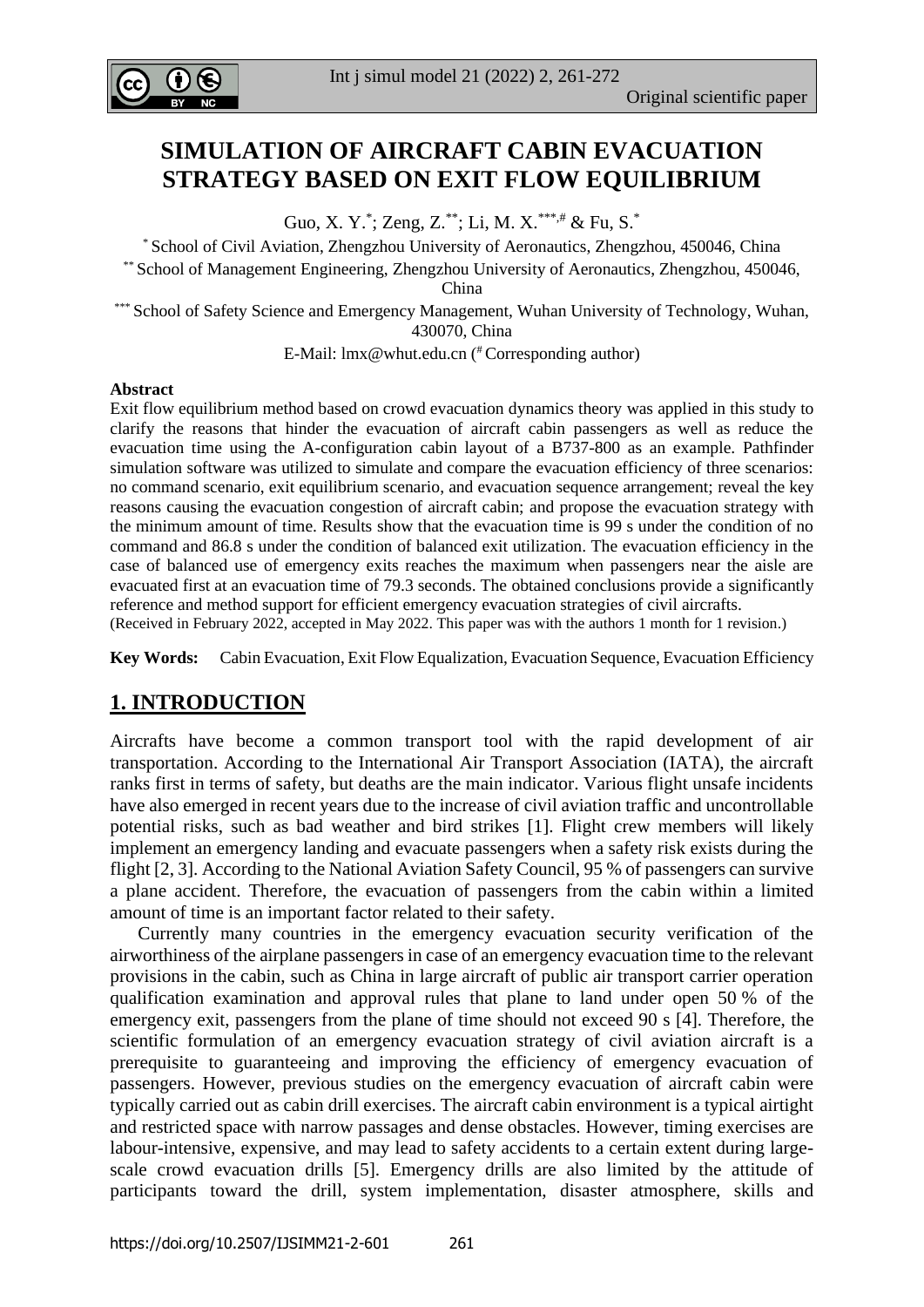experience, and drill burnout [6], and may lead to poor performance of the drill and failure to reveal the movement rules of passenger evacuation in aircraft cabins in an emergency environment. Multiple aircraft cabin passenger evacuation scenarios based on the simulation technique, evacuation time, contrast of different situations, and space-time characteristics of passenger evacuation is designed in this work to address these limitations, achieve the evacuation strategy with the minimum amount of time, and improve the evacuation efficiency of the aircraft cabin in an emergency environment comprehensively.

# **2. STATE OF THE ART**

Crowd experiment and computer modelling have been typically used in emergency evacuation studies [7]. However, the majority of experimental research methods have focused on smallscale evacuation experiments due to safety and ethical considerations by organizing movement characteristics of people in the experimental scene, exploring evacuation rules of pedestrians, and extracting evacuation movement parameters. For example, Isobe et al. [8] simulated the evacuation process of pedestrians in a smog-filled room under the condition of obstructed sight by providing a fuzzy eye mask to experimenters. The use flow of different emergency exits is analysed, and safety planning suggestions for building space are put forward. Okada et al. [9] examined the evacuation efficiency of an escalator in the two modes of static and upward movement by creating a scene experiment in which a crowd is evacuated using the escalator and pointed out that slow pedestrians seriously affect the evacuation efficiency of a crowd when the escalator is used for evacuation. The computer simulation method mainly uses mathematical modelling and computer programming to simulate the dynamics of the crowd system and calculate the movement results and evacuation time of the crowd. This method is characterized by repeatability, adjustable parameters, and early prediction as well as preferred by researchers because of its advantages over experimental methods in scope and speed. Muhammed et al. [10] adopted AI technology and intelligent algorithm to calculate the minimum amount of time for pedestrians to move to the safety exit in different locations and proposed a calculation model for rapidly finding the evacuation exit. Kim et al. [11] developed a crowd evacuation route selection model based on human organs and characteristics. Bottleneck points of different people in the evacuation route were determined and the purpose of finding the optimal evacuation route according to physical characteristics of pedestrians was determined by detecting risks and conditions of the evacuation route and the density of regional crowds. On this basis, scholars have analysed the impact of complex spatial structure and environmental barriers in the evacuation process of dense crowds on evacuation efficiency, such as escalators, stairs, thick smoke, limited vision, and evacuation bottleneck. However, these studies have mainly focused on the microperspective. Studies on induction strategies for large-scale crowd evacuation from the perspective of flow equilibrium of multiple emergency exits and the relationship between obstacle avoidance behaviour and evacuation efficiency based on pedestrian movement law are limited.

 Fang et al. [12] established a civil aviation evacuation FGCAEM model for typical aircraft evacuation scenarios based on aircraft structure and personnel evacuation characteristics to simulate the aircraft cabin emergency evacuation. Wang et al. [13] used a questionnaire to survey several passengers and revealed that passengers are inclined to obey the command of crew members in emergency evacuation behaviour and willing to respond actively to and cooperate with the guidance of crew members. Burigat and Chittaro [14] proposed an aviation emergency evacuation tool based on virtual environment to show a nearly real cabin space environment and evacuation map in the virtual environment. Haghani [15] summarized the evacuation models in the field of evacuation dynamics in recent years and explored the differences of research conclusions under various experimental and simulated scenarios. Liu et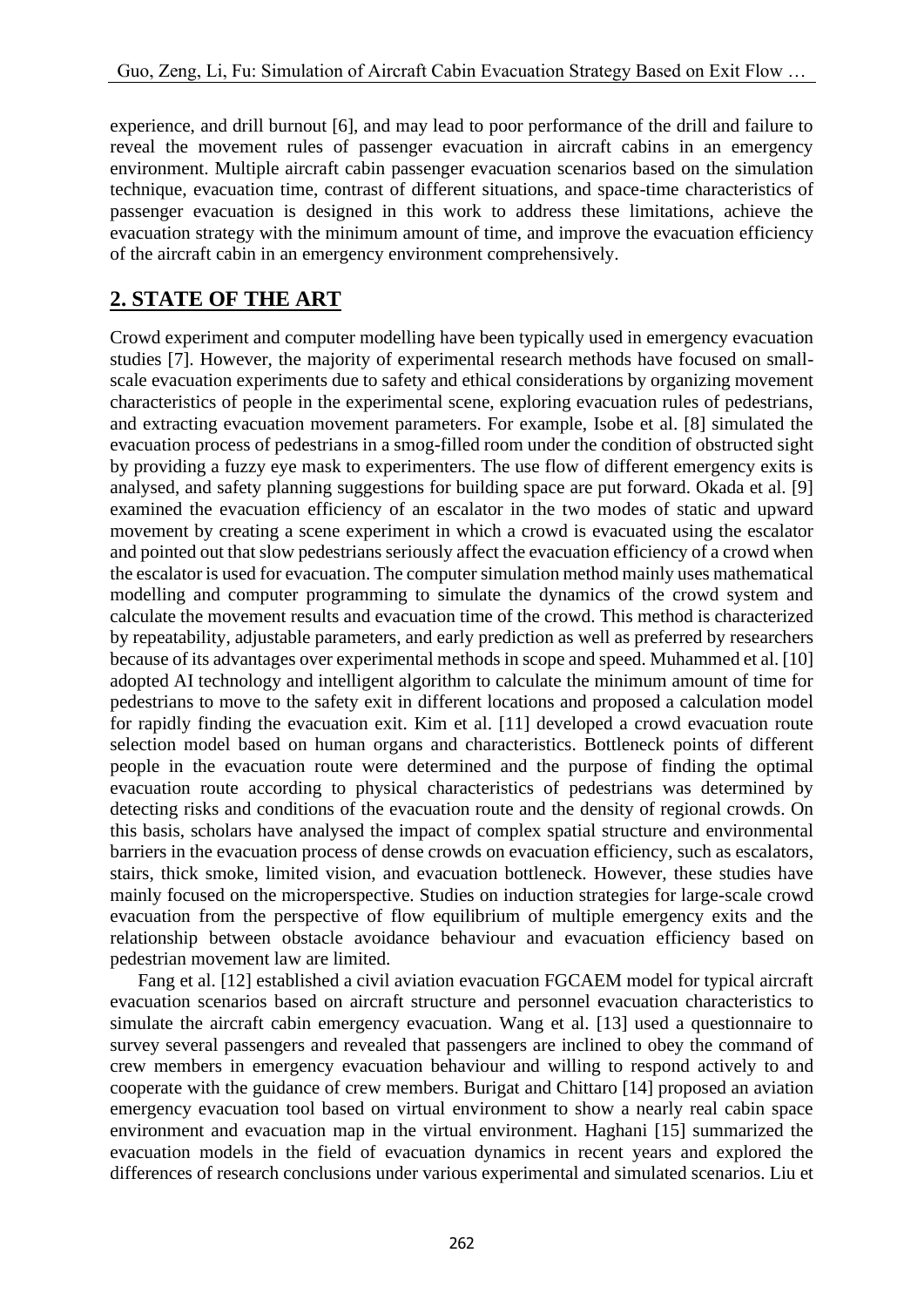al. [16] put forward an evacuation model that comprehensively considers key physical characteristics of cabin passengers, such as waist circumference, gender, age, and disability; assessed the cabin evacuation situation under the background of emergencies; and developed a set of safe evacuation routes for passengers to choose independently. Chang and Liao [17] analysed the impact of safety education on passenger evacuation behaviour by investigating the convenience of passengers at different positions for emergency exits during evacuation in terms of evacuation management planning. To sum up, evacuation strategies for confined spaces has mainly focused on the evacuation route selection and planning of passengers. However, the minimum geometric length of the evacuation path is often used as the basis for evacuation path planning, while the overall situation of the evacuation network is ignored in route selection. Hence, the congestion of passengers in the evacuation path with the minimum distance results in the bottleneck effect. Existing studies generally focus on local inducement and change of personnel behaviour to affect the evacuation process, while investigations on dynamic planning and organization of large-scale evacuation groups from a holistic perspective are lacking.

 Therefore, this study focuses on outlet flow balance method and setting-induced evacuation strategy to address these limitations, realize the balanced use of aircraft cabin with many emergency exits, and design a different regional passenger evacuation order for the cabin space layout as well as use the Pathfinder software on the airplane cabin in an emergency to provide a reference for an efficient and effective aircraft cabin evacuation plan.

# **3. METHODOLOGY**

### **3.1 Exit equilibrium**

The transportation network contains many different origin-destination (OD) pairs due to the various starting points of travellers. The traffic flow in the road network reaches the equilibrium given that the route selection behaviour of travellers always exists. Giuseppi and Pietrabissa [18] proposed the first principle of the definition of traffic network balance under the assumption that all travellers fully understand the information of all road segments in the current traffic road network in response to this phenomenon. The path with the minimum distance is taken as the principle, and the same standard is used to calculate the impedance of all road segments to choose the path with minimum impedance. This assumption is also called determined user equilibrium (DUE) in actual traffic flow distribution.

 For example, *G* is the directed graph, *N* is the set of left and right nodes in *G*, and *A* is the set of all road segments in *G* in the transportation network *G* (*N*, *A*). We define *P* as the set of all paths, *R* as the set of all starting points, *S* as the set of all key points, *a* as a road segment  $(a ∈ A)$ , *k* as a path  $(k ∈ P)$ , *r* as a starting point  $(r ∈ R)$ , and s as an end point  $(s ∈ S)$ . According to the description of Wardrop's equilibrium [18], the DUE allocation for the transportation network must meet the following conditions.

$$
\begin{cases} c_{rs}^k = u_{rs} & (f_{rs}^k > 0) \\ c_{rs}^k \ge u_{rs} & (f_{rs}^k = 0) \end{cases} \forall k, r, s
$$
 (1)

where  $c_{r}^{k}$  $c_{rs}^k$  is the actual impedance on the *k* path between OD pairs (*r*, *s*) and  $u_{rs}$  is the minimum distance path impedance between OD pairs (*r*, *s*). Babicheva [19] proposed a mathematical programming model to satisfy the DUE condition as follows:

$$
\min Z_{DUE}(v) = \sum_{a \in A} \int_0^{v_a} t_a(w) dw \tag{2}
$$

where  $t_a$  is the actual impedance on road segment  $a$  with the following constraints: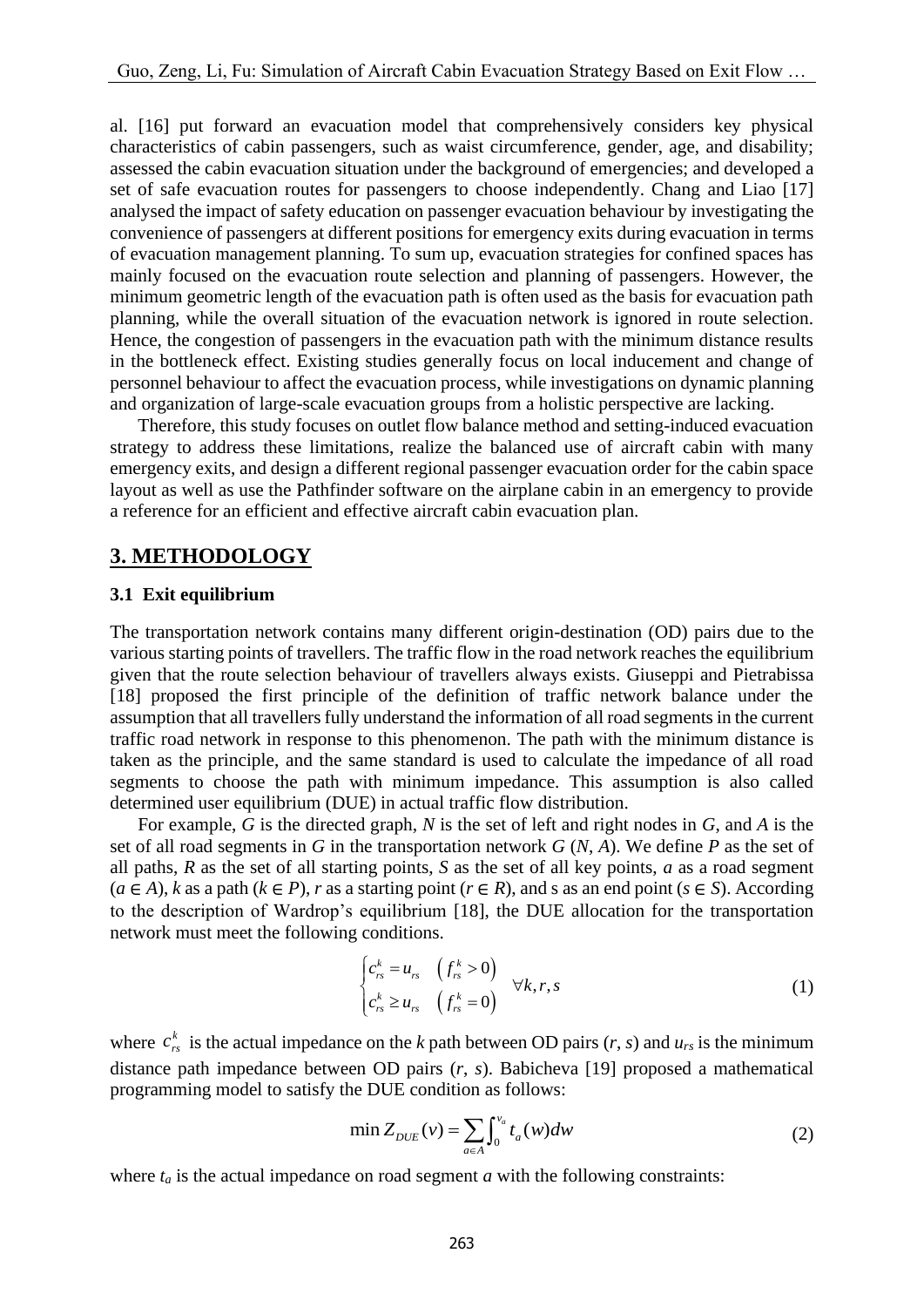$$
\sum_{k \in P_{rs}} f_{rs}^k = q_{rs}, r \in R, s \in S \tag{3}
$$

$$
f_{rs}^k \ge 0, \quad r \in R, s \in S, k \in P_{rs}
$$
\n
$$
\tag{4}
$$

$$
v_a = \sum_{r \in R} \sum_{s \in S} \sum_{k \in P_{rs}} f_{rs}^k \delta_{rs}^{ak}, \quad a \in A
$$

where  $f_s^k$  is the flow on the *k* path between OD pairs  $(r, s)$ ,  $q_{rs}$  is the traffic demand between OD pairs  $(r, s)$ ,  $P_{rs}$  is the set of all paths between OD pairs  $(r, s)$ , and  $v_a$  is the flow on road segment *a*. If *a* is on the *k* path between OD pairs  $(r, s)$ , then  $\delta_{rs}^{\alpha k} = 1$ ; otherwise, the result is equal to 0.

 The layout of the aircraft cabin and the distribution of people are comprehensively considered and an exit equilibrium algorithm is constructed on the basis of flow equilibrium theory. This method uses the evacuation time empirical formula of Togawa, given in [20], as the evaluation function and finds the optimal solution for exit choice of each pedestrian through multiple iterations. At the same time, the cabin is cut into small pieces of seat distribution units according to the space structure and specific size parameters of the cabin to form multiple small lattice areas. Accordingly, the cellular automaton method is used for the following iterative solution and path length calculation:

 (1) Floyd algorithm [21] is utilized in the initial state of passengers to calculate the distance from pedestrians to each exit, and the exit with the minimum path is set as the initial value of pedestrian exit selection.

 (2) According to the position of each pedestrian, the evacuation time of each exit selected by pedestrians is estimated as follows.

$$
ET_j = \min_{i \in [1,n]} \left\{ \frac{Dis_{ij}}{V_j} + \frac{PED_{ij}}{F(EW_i)} \theta_{ij} \right\}
$$
(6)

where *n* is the export quantity, *i* is the export number, *j* is the pedestrian number,  $ET_j$  is the estimate of the evacuation time required to select the exit *i* for pedestrian *j*,  $Dis_{ij}$  is the distance of pedestrian *j* from the exit *i*,  $V_i$  is the movement speed of pedestrian *j*,  $PED_{ij}$  is the number of pedestrians who precede pedestrian *j* on the path to exit *i*, *F* is the outlet flow rate set to 1.0 ped/m. s according to the width of the cabin emergency exit *I*, *EW<sup>i</sup>* is the width of the exit *i*, and  $\theta_{ij}$  is the degree of pedestrian congestion on the path from pedestrian *j* to the exit *i* that represents the large consumption of time and cost by pedestrians due to congestion in a path or gate. Many aggregations correspond to a long time spent. The following is assumed:

$$
\theta_{ij} = \begin{cases}\n1 & PED_{ij} \leq PED_0 \\
\frac{PED_{ij}}{PED_0} & PED_0 < PED_{ij} \leq 1.5PED_0 \\
1.5 & PED_{ij} > 1.5PED_0\n\end{cases} \tag{7}
$$

 Eq. (3) demonstrated that the time the pedestrian spends on the crowded path is 1.5 times longer than that on noncrowded paths.

 (3) The estimated evacuation time of each exit selected by each pedestrian is compared, and the exit with the shortest evacuation time will be set as the exit selected by the pedestrian.

 (4) Steps (3) and (4) are repeated until the results converge to obtain the final exit selection results of all pedestrians.

#### **3.2 Scenario simulation software**

The evacuation simulation software Pathfinder is a pedestrian motion simulation system developed by the American company Thunderhead Engineering. This software uses a 3D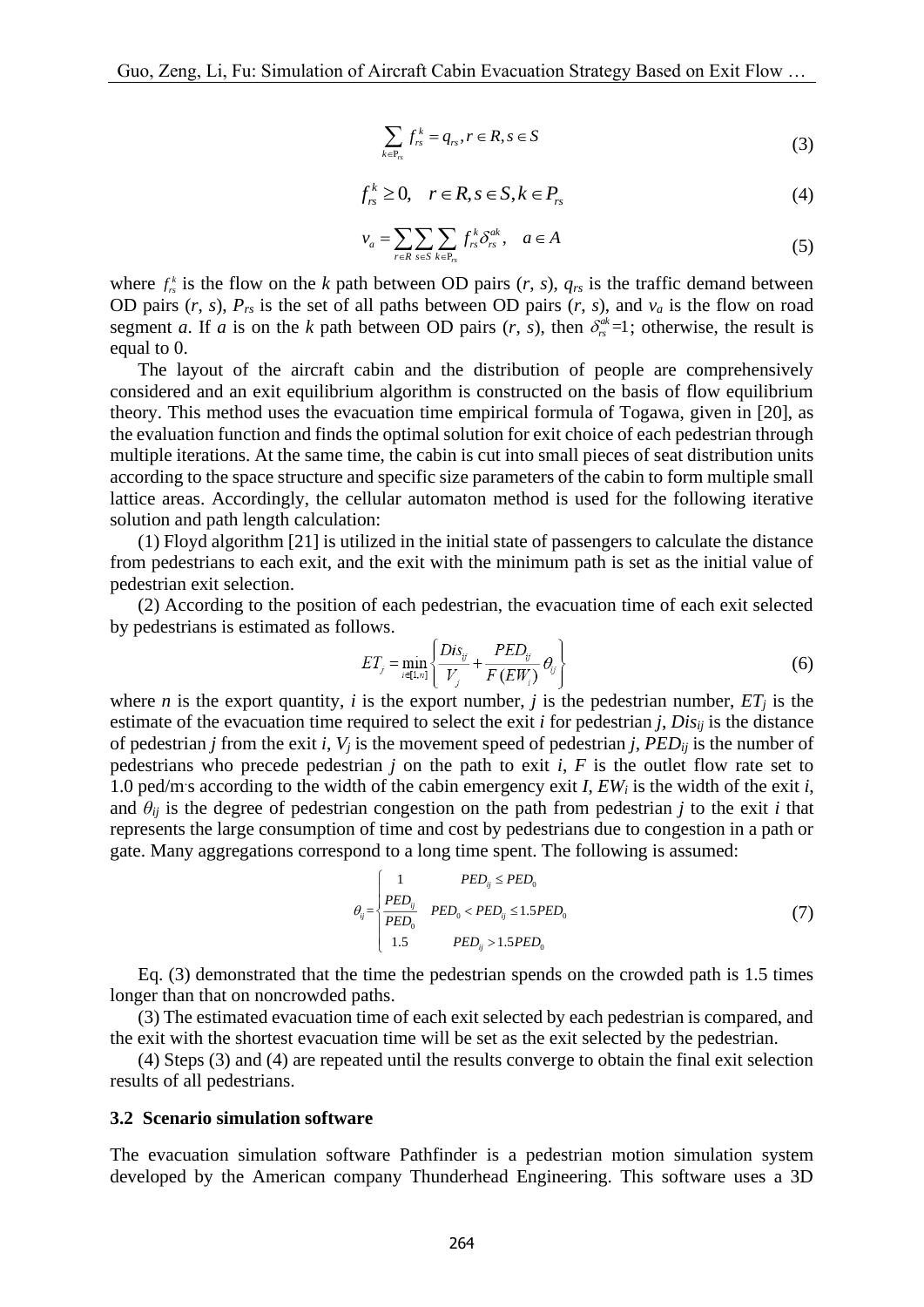geometric space model that can be divided into a 2D planar navigation mesh, which is formed using adjacent continuous irregular triangles. Obstacles are accurately represented as gap in this navigation mesh; hence, pedestrians move in this navigation mesh space. Obstacles are accurately represented as gap in this navigation mesh; hence, pedestrians move in this navigation mesh space. Pedestrian movement and path finding in this study are both based on the built-in movement and path finding model in Pathfinder, while the pedestrian's emergency exit selection is based on the exit equilibrium method.

## **3.3 Scenario simulation and parameter setting**

The Boeing 737-800 is an improved version of the new-generation Boeing 737NG series aircraft and suitable for medium- and short-range flights. The Boeing 737-800 has been widely used by major airlines worldwide due to its advantages of safety, reliability, simplicity, easy operation, and low maintenance cost. With high order rate and service rate, it is a typical representative. Therefore, the configuration of B737-800 is the research object in this study for building the experimental scenario. The B737-800 configuration a contains 164 seats, including 8 seats in business class, which is located in the front of the cabin, and 156 seats in economy class, which is located in the middle and rear of the cabin. The aircraft presents eight exits (a total of four entrances and exits), including one on both sides of the front and rear, with a width of 0.82 m, and two on both sides of the middle of the aircraft (a total of four emergency exits), with a width of 0.6 m. The specific layout of the aircraft is shown in Fig. 1. On the basis of the principle of maximum safety, the cabin in the evacuation scenario is set as a fully loaded environment, that is, the passenger occupancy rate is 100 %. Notably, the opening of each emergency door in the aircraft cabin requires the cooperation of one to two crew members and three passenger volunteers, the common airline crew working group is five people, and only a few scenarios will require the simultaneous opening of eight emergency exits during the evacuation process. Moreover, four exits to the left are selected before opening for the evacuation simulation analysis in the scenario design of this study given that the opening of a single side door of the cabin is more convenient for passengers to evacuate to the safe area in a unified manner in the real evacuation process. Each exit is labelled in Fig. 1.



Figure 1: Cabin structure of B737-800 configuration A.

 The simulation is set with the default pedestrian radius in Pathfinder after setting passengers to each seat. The passenger speed is set to 1.2 m/s for free evacuation, and this scenario is denoted S0 (control group), as shown in Fig. 2. The exit equilibrium method is added on the basis of S0 in scenario S1. The evacuation simulation is carried out by setting the exit selection of passengers in different areas. The exit selection of passengers is illustrated in Fig. 3. This study aims to ensure that the utilization rate of each exit is as consistent as possible and the convergence result does not necessarily mean that the number of pedestrians passing through each exit is exactly the same given that multiple boundary conditions exist. The convergence results of the export equilibrium simulation are 1:49, 2:39, 3:41, and 4:45. Each scenario is simulated 10 times, and the evacuation results are counted and analysed.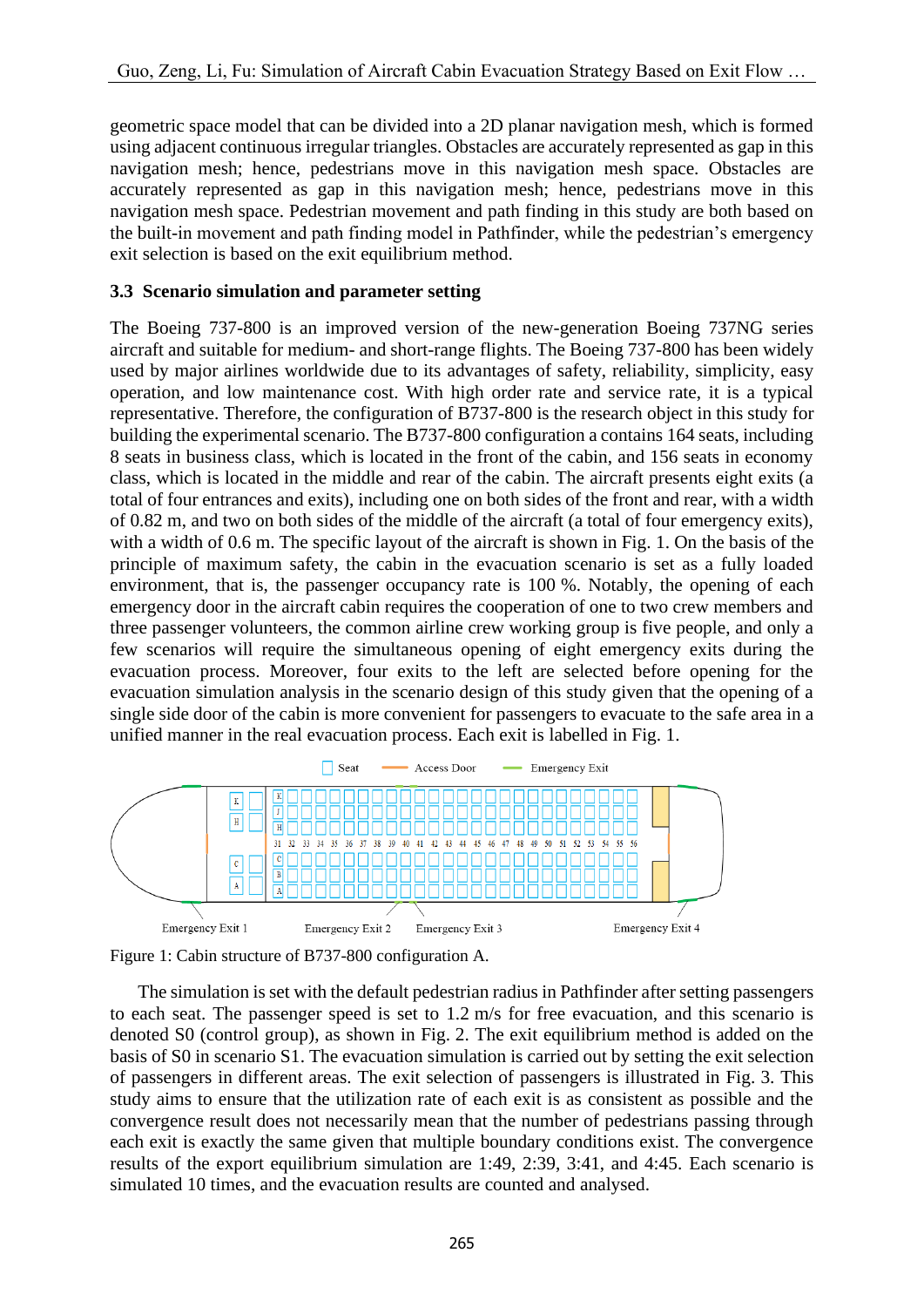

Figure 2: Scenario setting diagram.



Figure 3: Exit selection of each passenger in scenario S1.

# **4. RESULT ANALYSIS AND DISCUSSION**

# **4.1 Results**

Exit equilibrium was applied and the Pathfinder software was used to simulate evacuation scenarios S0 and S1. The results showed that it takes an average time of 99 seconds to evacuate all passengers in scenario S0 and 86.8 seconds in scenario S1. Figs. 4 and 5 show the middle and late periods of the evacuation in scenarios S0 and S1, respectively.





 As shown in Figs. 4 and 5, the heavy counterflow crowding the aisle in scenario S0 resulted in the blockage of the evacuation exit. The excessive local density increased the difficulty for passengers to proceed. The counterflow phenomenon was alleviated to a certain extent in scenario S1 because the exit choice of each passenger was set. In addition, the crowd density and congestion area of scenario S1 are lower than those of S0 at the same time point. This finding indicated that the exit equilibrium method effectively alleviated passenger congestion. Scenario S0 can be regarded as a situation of free evacuation without instructions in the real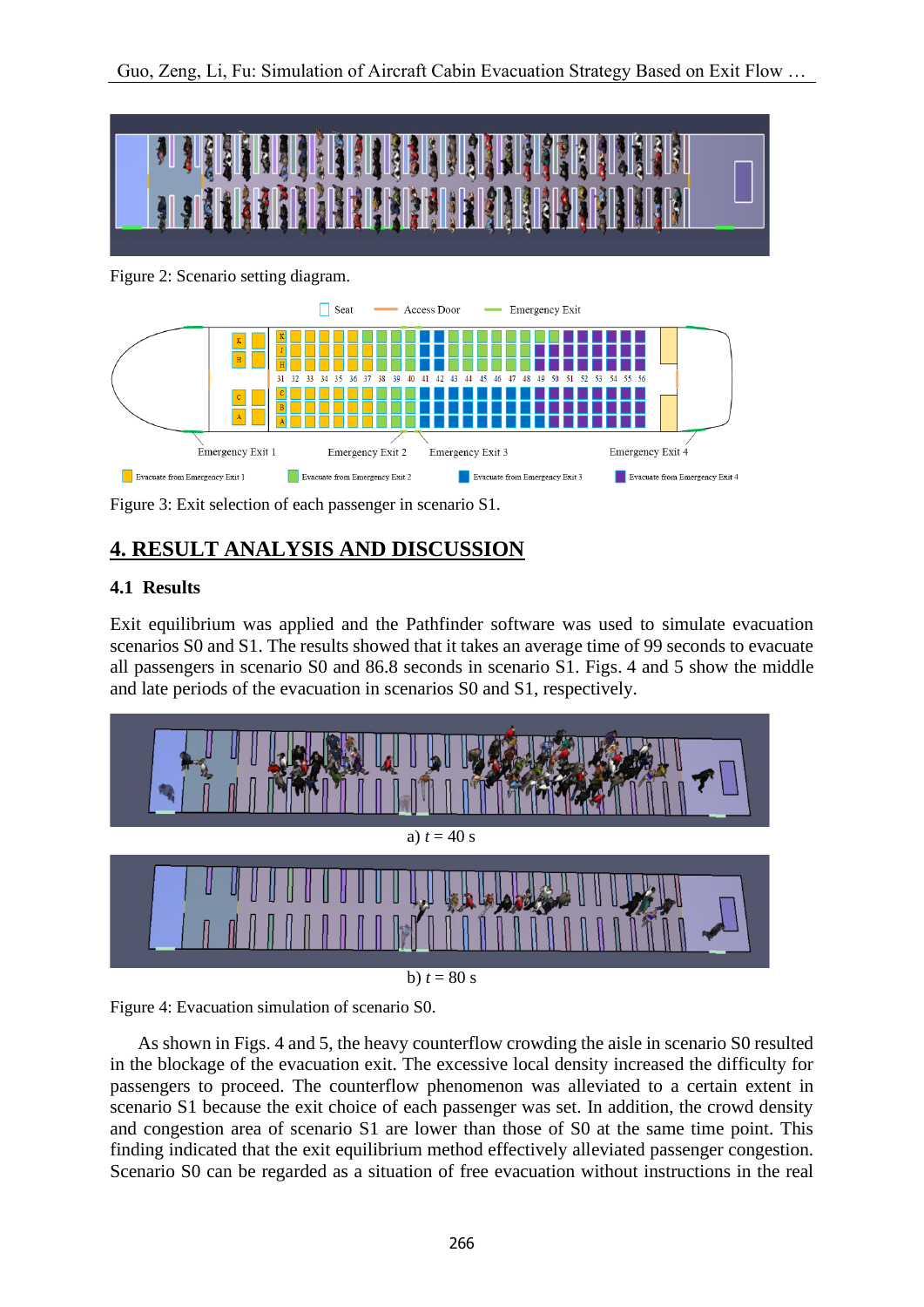world, while scenario S1 is a situation wherein passengers follow the crew's instructions and evacuate to the set exit. Compared with free evacuation, the evacuation with instructions from the crew saved 12.2 seconds. This finding indicated the importance of the crew's emergency instructions during the evacuation process.



b)  $t = 80$  s

Figure 5: Evacuation simulation of scenario S1.



Figure 6: Number of evacuees at each exit in scenario S0 and S1.

 Fig. 6 shows the number of evacuees at each emergency exit and the change in the total number of evacuees over time in scenarios S0 and S1. The low utility ratio of exit E1 in scenario S0 without anyone using it after about 60 seconds directly caused the decrease of the overall evacuation efficiency. Many choices for passengers in front resulted in a low utility ratio of exit E1, which is located in the front of the cabin, given that passengers tend to choose the safety exit close to them during evacuation. Meanwhile, emergency exits E2 and E3 are located in the front of the cabin. The phenomenon above was evidently alleviated from the time difference between exits E1 and E4 for about 6 seconds as well as between exits E4 and E2 and E3 for about 9 seconds after using the exit equilibrium. This scenario illustrated the improvement of evacuation efficiency when the exit equilibrium method is used.

 The analysis of the crowd density distribution during the evacuation in Scenario S1 demonstrated that congestion still occurs when passengers in different seating areas are simultaneously evacuated despite being arranged to evacuate at set exits (Fig. 7). The excessive local crowd density that caused congestion in the evacuation process in turn led to the unsatisfactory improvement of evacuation efficiency.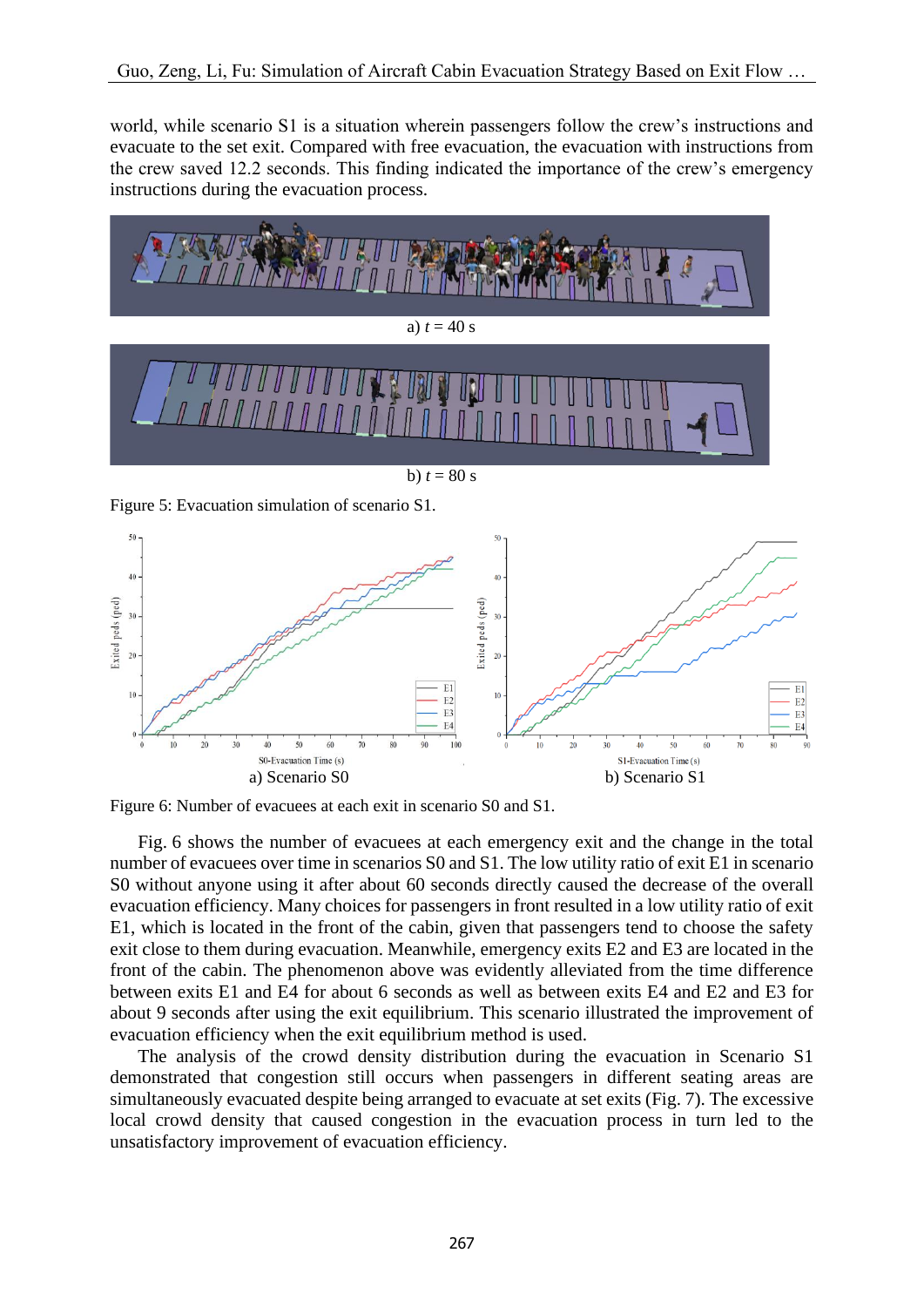

Figure 7: Local density distribution of passengers at 50 s in scenario S1.

## **4.2 Evacuation strategy optimization**

Optimization of the evacuation sequence of passengers in scenario S1 is proposed in this study to alleviate the congestion during the evacuation process on the basis of exit equilibrium (scenario S1). The start time of evacuation of passengers from different seating areas was set via optimization to ensure that the simultaneous movement of the local crowd density caused by passengers can be reduced and avoid collision. Crew members can guide passengers from different seating areas through the evacuation sequence in the real world by communicating instructions prior to evacuation. We set the following evacuation sequences based on the exit utility equilibrium (Scenario S1) and determine the optimal strategy on the basis of the time spent evacuating all passengers according to the spatial layout of seats and safety exits of Boeing 737-800.

 (1) Scenario S2: Passengers in the column near the aisle were evacuated first, followed by those in the middle and the line near the window (Fig. 8).



Figure 8: Diagram of passengers being evacuated first in columns near the aisle.

The evacuation process will be delayed until passengers in column H are evacuated given that passengers in columns J and K will pass those in column H on their way to emergency exits. Therefore, passengers in columns near the aisle of each seating area were prioritized in the evacuation in scenario S2 (passengers in columns C and H are outlined in red in Fig. 8), followed by passengers in columns B and J (outlined in black) and those near the window. The next batch of passengers can only begin to move when each batch of evacuees reach the front end of the column. In addition, the evacuation of passengers in business class with those prioritized can provide more space for subsequent evacuees because they can easily access the exit given that the space in business class is larger than that in economy class. The total evacuation time for scenario S2 is 79.5 seconds.

(2) Scenario S3: Passengers in the same row were evacuated in sequence (Fig. 9).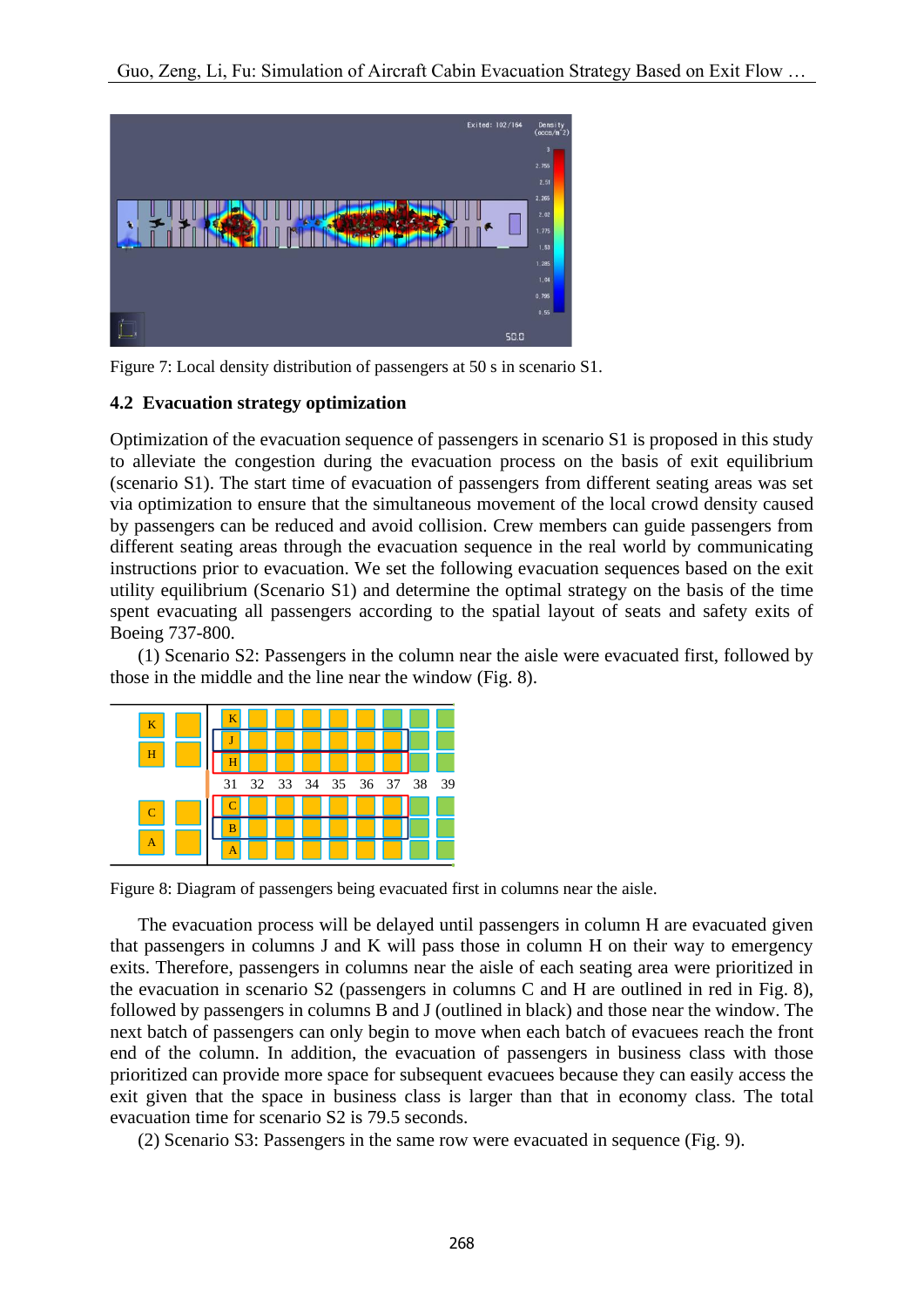

Figure 9: Diagram of the evacuation sequence of passengers in the same row.

An original row of passengers in the cabin were set as the evacuation unit in scenario S3. Passengers in rows nearest the emergency exit were evacuated first, followed by those in the next row. The next row can only begin to move when the first row of passengers have all left their seats. As shown in Fig. 9, passengers in row 31 were evacuated first, and those in row 32 and subsequent rows only began to move after proceeding to the aisle. The total evacuation time for scenario S3 is 85.9 seconds.

(3) Scenario S4: Passengers in alternate rows were evacuated in sequence (Fig. 10).



Figure 10: Diagram of passengers in alternate rows evacuating in sequence.

Passengers in rows nearest the exits and those in alternate rows in each seating area were set as priority evacuation groups in scenario S4 to alleviate the congestion in the middle and rear areas of the cabin in scenario S3. The next evacuation group can only begin to move when passengers in the latter rows succeed the former. As shown in Fig. 10, rows 31 and 33 were the priority evacuation group. The evacuation group formed by those in rows 32 and 34 and so on can only begin to move when passengers in row 33 proceeded to row 31. In this way, passengers in the latter row of the evacuation group were assured not only of enough time to proceed forward but also the reduction of waiting time in the evacuation in scenario S3, thereby improving the evacuation efficiency. The total time for evacuation is 83.8 seconds.

## **4.3 Analysis of optimization strategy**

The optimal evacuation efficiency was achieved in scenario S2, and the total evacuation time was 19.7 seconds less than that in scenario S0, in which passengers were evacuated without instructions, and also 7.3 seconds less than that in scenario S1, in which passengers were evacuated simultaneously on the basis of exit equilibrium. The comparison of simulations showed that situations in the middle period of scenario S2 significantly improved with passengers mainly waiting in the middle of the aisle compared with those of scenario S1. Hence, this evacuation strategy effectively reduced the occurrence of congestion. Compared with that of scenario S1, congestion in the cabin alleviated to some extent in the middle period of scenario S3 and some passengers still suffered heavy congestion, especially in the middle and rear parts of the cabin. Scenario S4 was similar to scenario S3 and can be regarded as an improved version of scenario S3. The comparison of crowd density in the middle period of evacuation in scenarios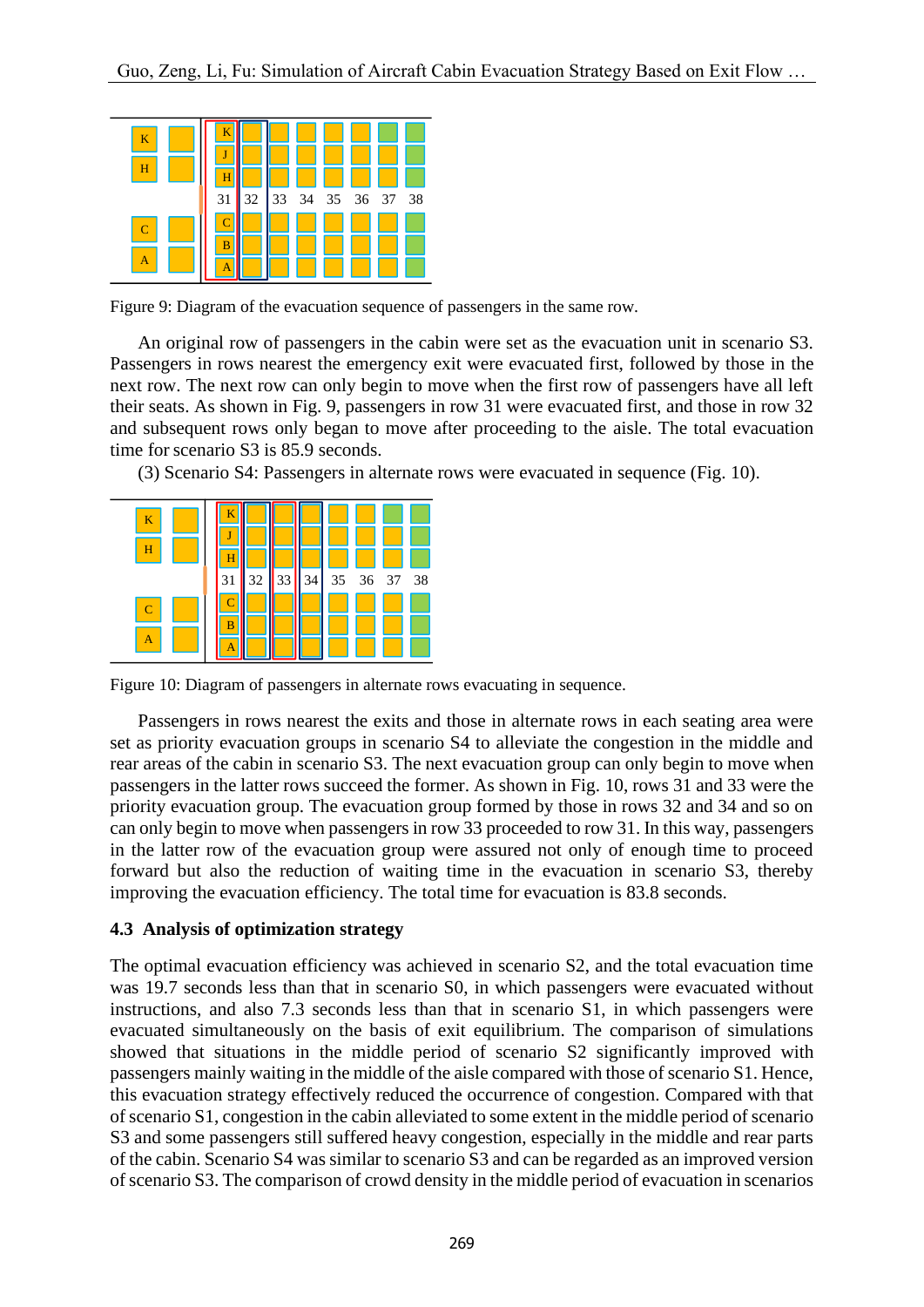S3 and S4 demonstrated that more passengers are in the aisle and local congestion happens less frequently in scenario S4. Therefore, the average evacuation time in scenario S4 was slightly less than that in scenario S3. Notably, the average evacuation time in optimized scenarios S2, S3, and S4 was significantly less than that in scenario S0, which was set as the control scenario. Compared with scenario S1, the time was also slightly less. This finding showed that optimizing the passenger evacuation sequence on the basis of exit equilibrium is effective. Moreover, different seating areas and evacuation sequences exert strong influences on evacuation efficiency. However, evacuating passengers in columns near the aisle first, followed by those in the middle columns and near the window, is more efficient than that in the original seat sequence in the cabin regardless of the seating area of passengers. The utility ratio of each exit of the overall evacuation strategy is higher than that of the local evacuation strategy. Fig. 11 presents the number of evacuees at different emergency exits in scenario S2. The analysis of curves among the three evacuation scenarios indicated that the slope of the curve of exit E4 is the largest. This finding demonstrated that the flow rate and utility ratio of exit E4 increase in the early period of evacuation in this scenario.



Figure 11: Number of evacuees at each exit in scenario S2.



Figure 12: Local crowd density distribution of scenarios S2, S3, and S4 at 50 s.

 Fig. 12 shows the comparison of the local crowd density in three optimized scenarios when  $t = 50$  s. The results showed that passengers in scenario S2 are more evenly distributed mainly in the middle part of the aisle in the cabin in the three optimized scenarios, thereby avoiding collision and congestion between evacuees and passengers to be evacuated and reducing the waiting time for evacuation. However, passengers in scenario S3 were heavily congested in the front and rear parts of the cabin. Although the strategy of evacuating passengers in the same row in sequence was optimized and congestion was alleviated to some extent in scenario S4, it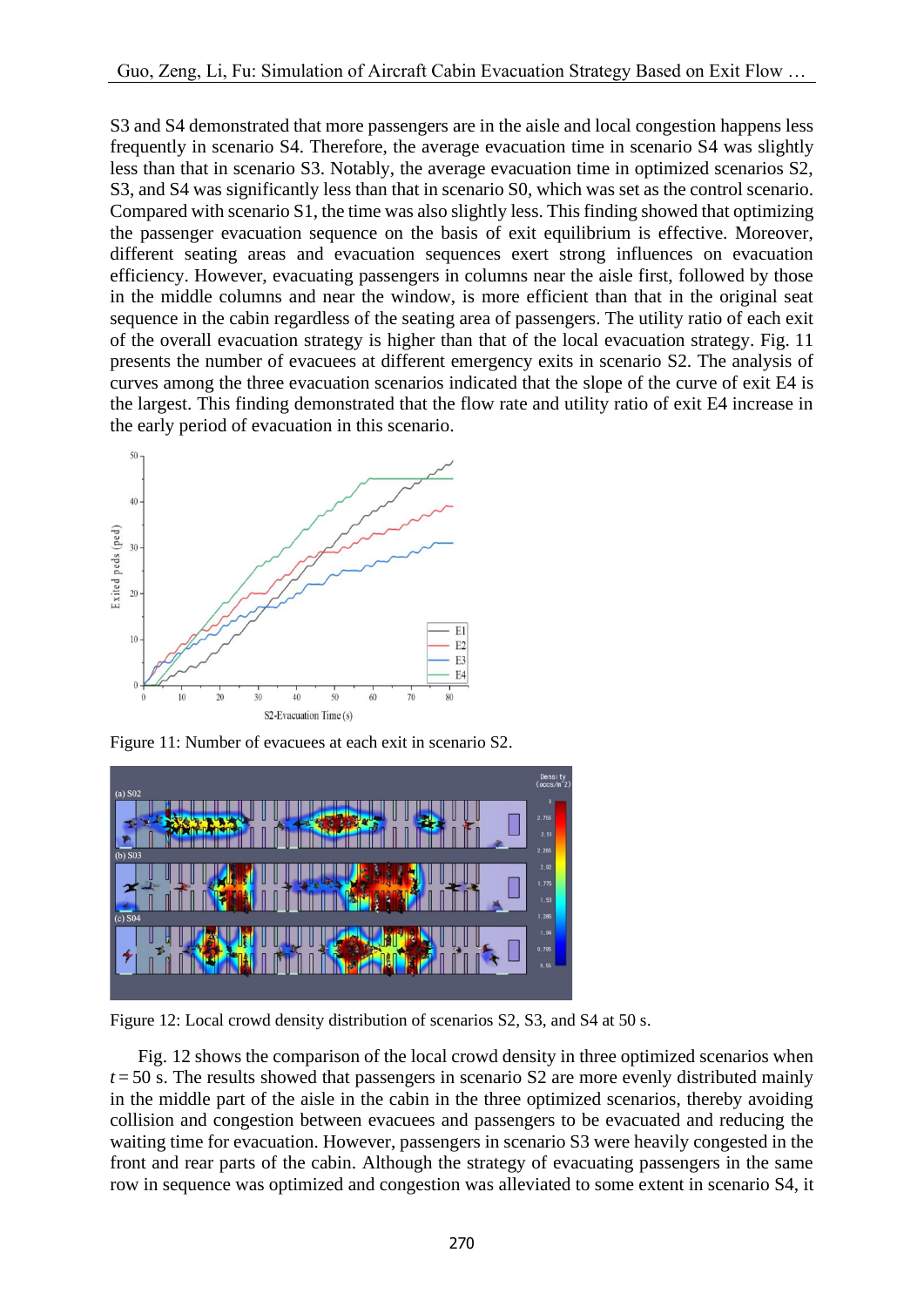divided the large area of congestion in scenario S3 into several small congestion areas. Consequently, a minimal amount of time was saved in the evacuation, and the overall evacuation efficiency is unsatisfactory.

# **5. CONCLUSION**

The A-configuration cabin of B737-800 is used as an example in this study to improve the efficiency of emergency evacuation in the aircraft cabin. The Pathfinder simulation software is used on the basis of exit flow equilibrium theory to simulate three scenarios of evacuation, including evacuation without instruction, based on exit equilibrium, and in specific sequence, and the efficiency when different evacuation strategies are applied is compared. The evacuation strategy with the minimum amount of time is proposed to analyse the main reasons for cabin congestion in evacuation. The following conclusions can be drawn from this study:

 (1) The special structure of aircraft cabin is the key factor affecting passenger evacuation efficiency. The evacuation time is 99 seconds in the case of emergency without effective instruction from crew members. However, the average evacuation time can be saved by 12.2 seconds when evacuation exits for passengers are arranged in a reasonable and balanced manner, thereby indicating that instructions of crew members play a crucial role in the evacuation efficiency.

 (2) The occurrence of counterflow and local crowd density in the cabin can be reduced to a certain extent according to exit equilibrium and a reasonable evacuation sequence of passengers in different seating areas to improve evacuation efficiency.

 (3) On the basis of exit equilibrium, the optimal evacuation efficiency can be achieved by evacuating passengers first in columns near the aisle, followed by passengers in the middle and near the window. This evacuation strategy can effectively alleviate congestion in the cabin aisle, reduce the waiting time for evacuation, and facilitate the movement of passengers to the cabin aisle as soon as possible. Hence, the minimum evacuation time is achieved.

 In conclusion, the Pathfinder simulation software can be used to analyse the efficiency of crowd evacuation in a confined space, such as an airplane cabin, and identify the bottleneck in the evacuation process effectively. Combined with traffic flow equilibrium theory, a safe and efficient evacuation strategy can be formulated on the basis of the distribution of emergency exits in different spatial structures to provide time safety for emergency management and rescue work of air transport. The concept of noncompletely rational person in emergency evacuation can be introduced into future evacuation investigations to improve the authenticity and accuracy of the simulation.

# **ACKNOWLEDGEMENTS**

This study was supported by the Science and technology planning project of Henan Province in China (212102310384, 222102320384, 222102320454).

# **REFERENCES**

- [1] Moon, K.; Yakovlev, A. A. (2020). A comparative statistical analysis of global trends in civil helicopter accidents in the U.S. the EU, and the CIS, *IOP Conference Series: Materials Science and Engineering*, Vol. 868, No. 1, Paper 012020, 11 pages, doi[:10.1088/1757-899X/868/1/012020](https://doi.org/10.1088/1757-899X/868/1/012020)
- [2] Gobbin, A.; Khosravi, R.; Bardenhagen, A. (2021). Emergency evacuation simulation of commercial aircraft, *SN Applied Sciences*, Vol. 3, No. 4, Paper 446, 13 pages, doi[:10.1007/s42452-](https://doi.org/10.1007/s42452-021-04295-z) [021-04295-z](https://doi.org/10.1007/s42452-021-04295-z)
- [3] Jasztal, M. (2020). Testing the process of evacuation from the passenger aircraft with the use of computer simulation, *Safety & Fire Technology*, Vol. 56, No. 2, 22-39, doi[:10.12845/](https://doi.org/10.12845/sft.56.2.2020.2) [sft.56.2.2020.2](https://doi.org/10.12845/sft.56.2.2020.2)